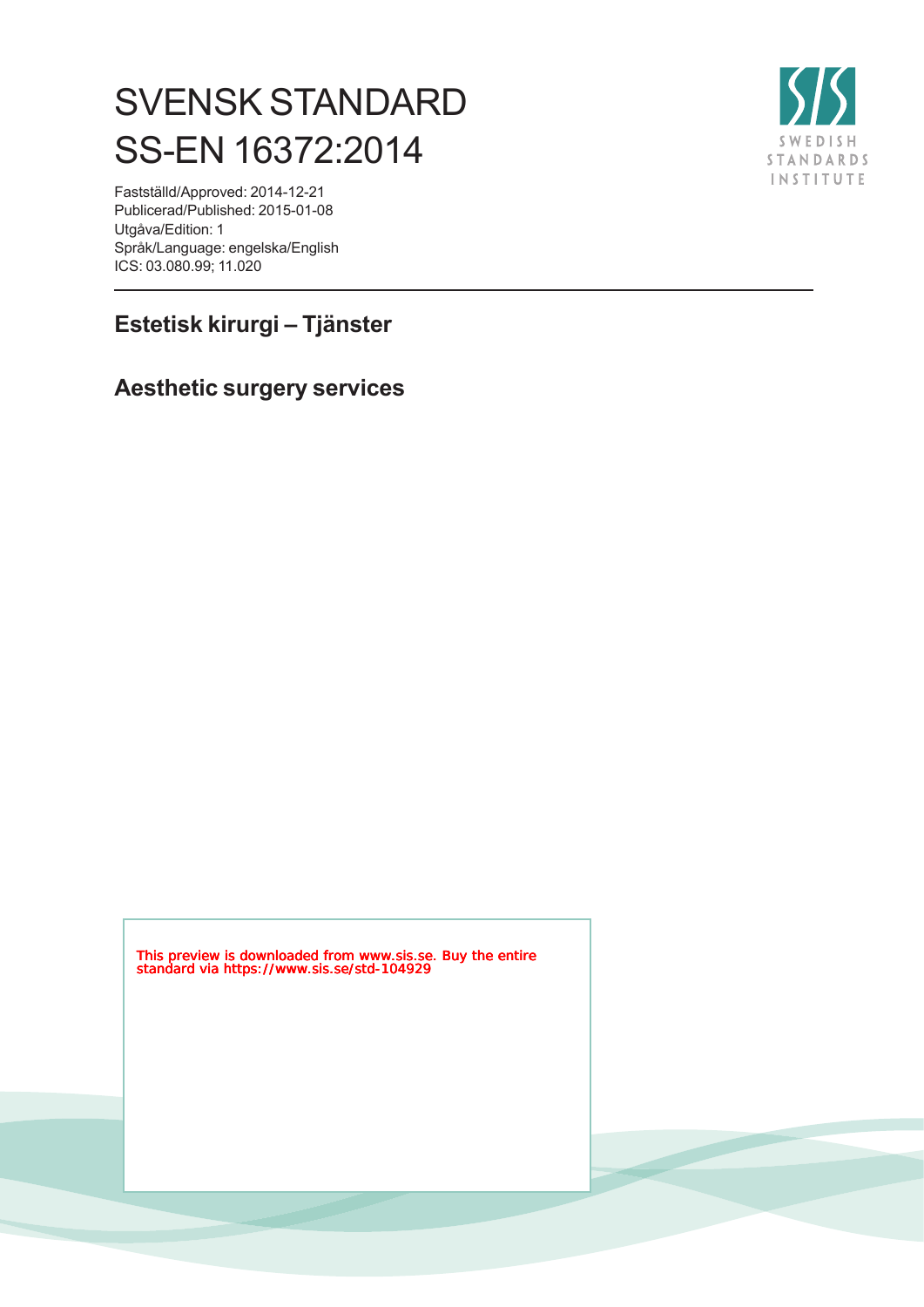# Standarder får världen att fungera

*SIS (Swedish Standards Institute) är en fristående ideell förening med medlemmar från både privat och offentlig sektor. Vi är en del av det europeiska och globala nätverk som utarbetar internationella standarder. Standarder är dokumenterad kunskap utvecklad av framstående aktörer inom industri, näringsliv och samhälle och befrämjar handel över gränser, bidrar till att processer och produkter blir säkrare samt effektiviserar din verksamhet.* 

#### **Delta och påverka**

Som medlem i SIS har du möjlighet att påverka framtida standarder inom ditt område på nationell, europeisk och global nivå. Du får samtidigt tillgång till tidig information om utvecklingen inom din bransch.

#### **Ta del av det färdiga arbetet**

Vi erbjuder våra kunder allt som rör standarder och deras tillämpning. Hos oss kan du köpa alla publikationer du behöver – allt från enskilda standarder, tekniska rapporter och standardpaket till handböcker och onlinetjänster. Genom vår webbtjänst e-nav får du tillgång till ett lättnavigerat bibliotek där alla standarder som är aktuella för ditt företag finns tillgängliga. Standarder och handböcker är källor till kunskap. Vi säljer dem.

#### **Utveckla din kompetens och lyckas bättre i ditt arbete**

Hos SIS kan du gå öppna eller företagsinterna utbildningar kring innehåll och tillämpning av standarder. Genom vår närhet till den internationella utvecklingen och ISO får du rätt kunskap i rätt tid, direkt från källan. Med vår kunskap om standarders möjligheter hjälper vi våra kunder att skapa verklig nytta och lönsamhet i sina verksamheter.

**Vill du veta mer om SIS eller hur standarder kan effektivisera din verksamhet är du välkommen in på www.sis.se eller ta kontakt med oss på tel 08-555 523 00.**

# Standards make the world go round

*SIS (Swedish Standards Institute) is an independent non-profit organisation with members from both the private and public sectors. We are part of the European and global network that draws up international standards. Standards consist of documented knowledge developed by prominent actors within the industry, business world and society. They promote cross-border trade, they help to make processes and products safer and they streamline your organisation.*

#### **Take part and have influence**

As a member of SIS you will have the possibility to participate in standardization activities on national, European and global level. The membership in SIS will give you the opportunity to influence future standards and gain access to early stage information about developments within your field.

#### **Get to know the finished work**

We offer our customers everything in connection with standards and their application. You can purchase all the publications you need from us - everything from individual standards, technical reports and standard packages through to manuals and online services. Our web service e-nav gives you access to an easy-to-navigate library where all standards that are relevant to your company are available. Standards and manuals are sources of knowledge. We sell them.

#### **Increase understanding and improve perception**

With SIS you can undergo either shared or in-house training in the content and application of standards. Thanks to our proximity to international development and ISO you receive the right knowledge at the right time, direct from the source. With our knowledge about the potential of standards, we assist our customers in creating tangible benefit and profitability in their organisations.

**If you want to know more about SIS, or how standards can streamline your organisation, please visit www.sis.se or contact us on phone +46 (0)8-555 523 00**



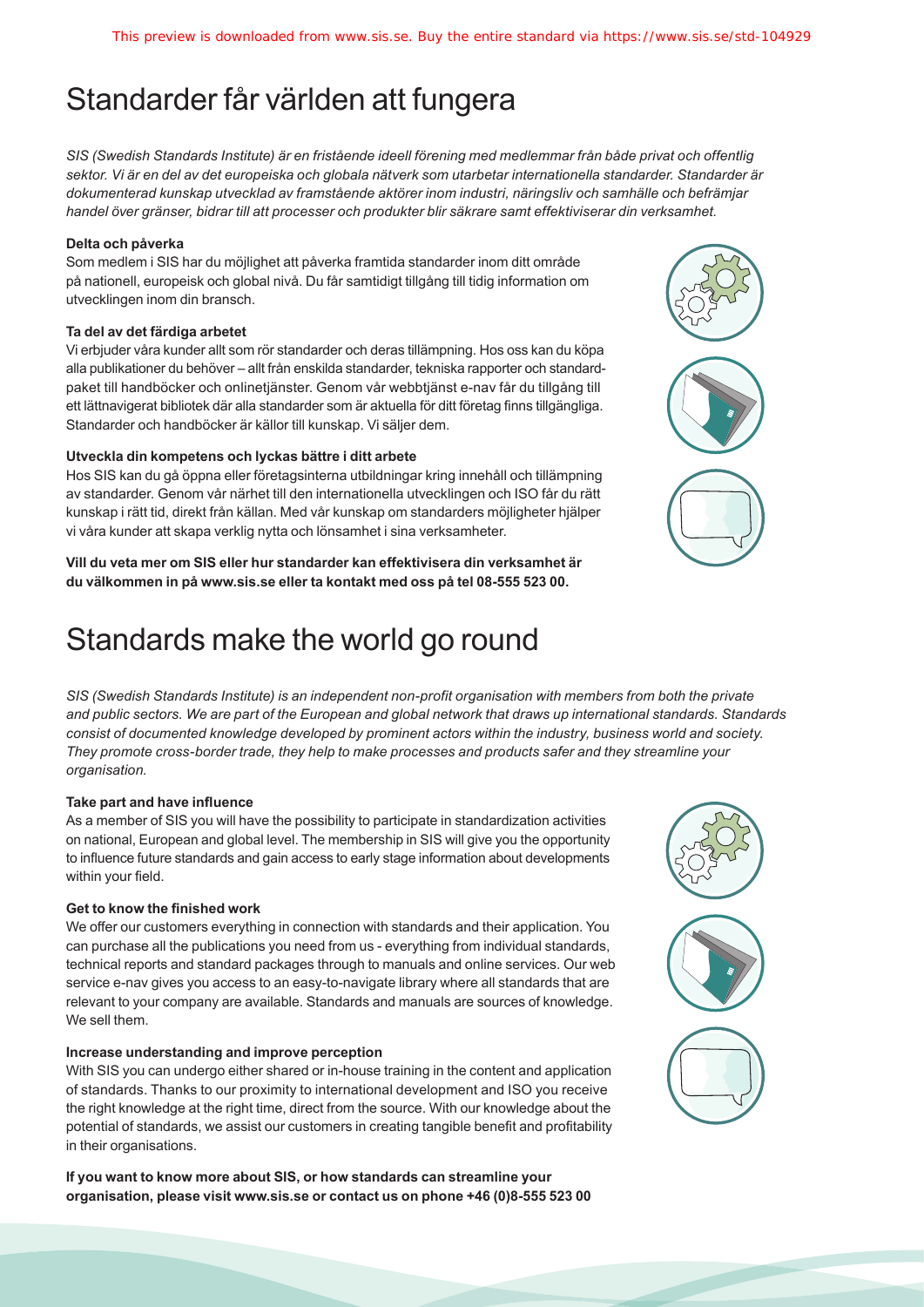Europastandarden EN 16372:2014 gäller som svensk standard. Detta dokument innehåller den officiella engelska versionen av EN 16372:2014.

The European Standard EN 16372:2014 has the status of a Swedish Standard. This document contains the official version of EN 16372:2014.

© Copyright / Upphovsrätten till denna produkt tillhör SIS, Swedish Standards Institute, Stockholm, Sverige. Användningen av denna produkt regleras av slutanvändarlicensen som återfinns i denna produkt, se standardens sista sidor.

© Copyright SIS, Swedish Standards Institute, Stockholm, Sweden. All rights reserved. The use of this product is governed by the end-user licence for this product. You will find the licence in the end of this document.

*Upplysningar om sakinnehållet i standarden lämnas av SIS, Swedish Standards Institute, telefon 08-555 520 00. Standarder kan beställas hos SIS Förlag AB som även lämnar allmänna upplysningar om svensk och utländsk standard.*

*Information about the content of the standard is available from the Swedish Standards Institute (SIS), telephone +46 8 555 520 00. Standards may be ordered from SIS Förlag AB, who can also provide general information about Swedish and foreign standards.*

Denna standard är framtagen av kommittén för Estetisk kirurgi, SIS / TK 553.

Har du synpunkter på innehållet i den här standarden, vill du delta i ett kommande revideringsarbete eller vara med och ta fram andra standarder inom området? Gå in på www.sis.se - där hittar du mer information.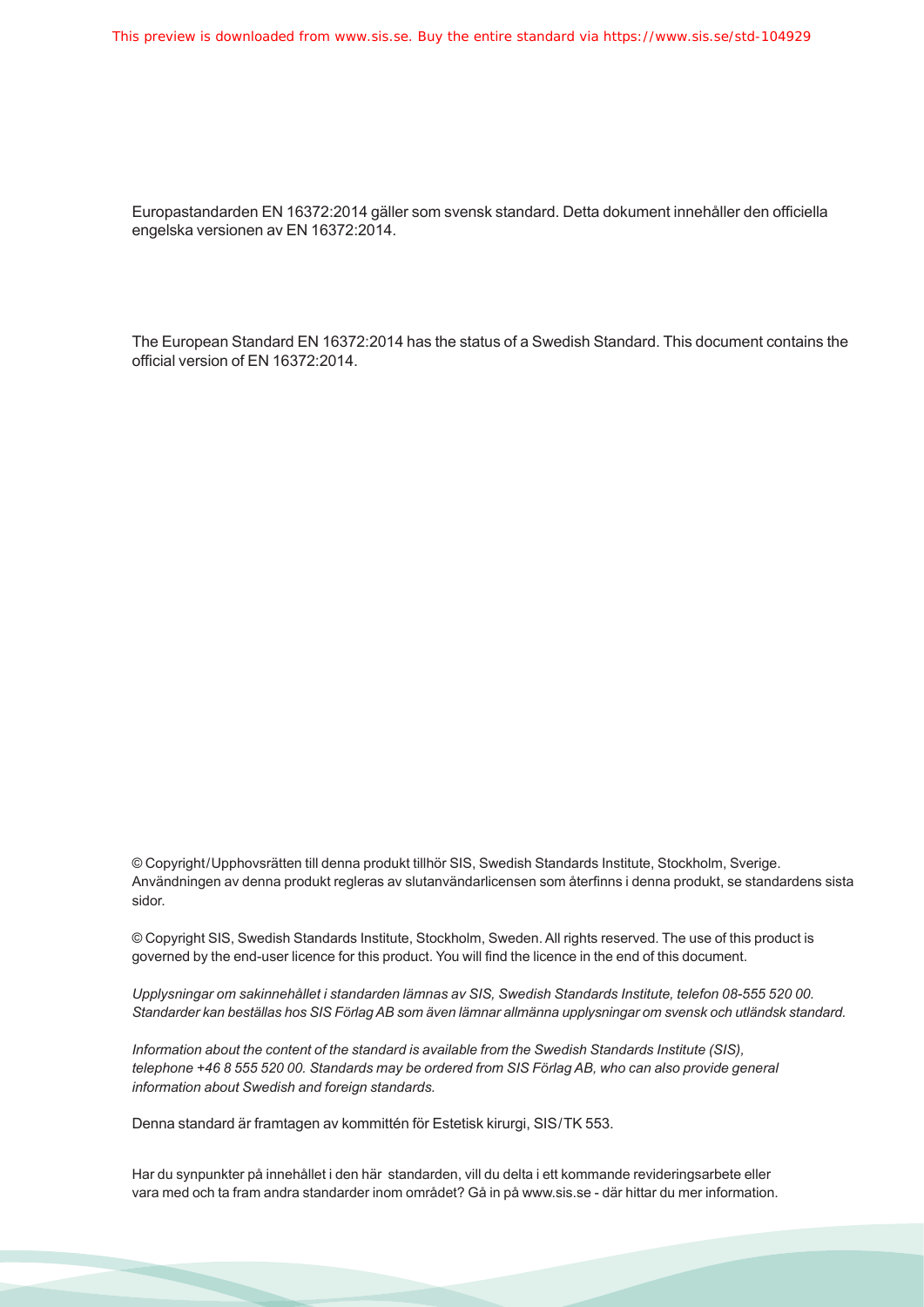This preview is downloaded from www.sis.se. Buy the entire standard via https://www.sis.se/std-104929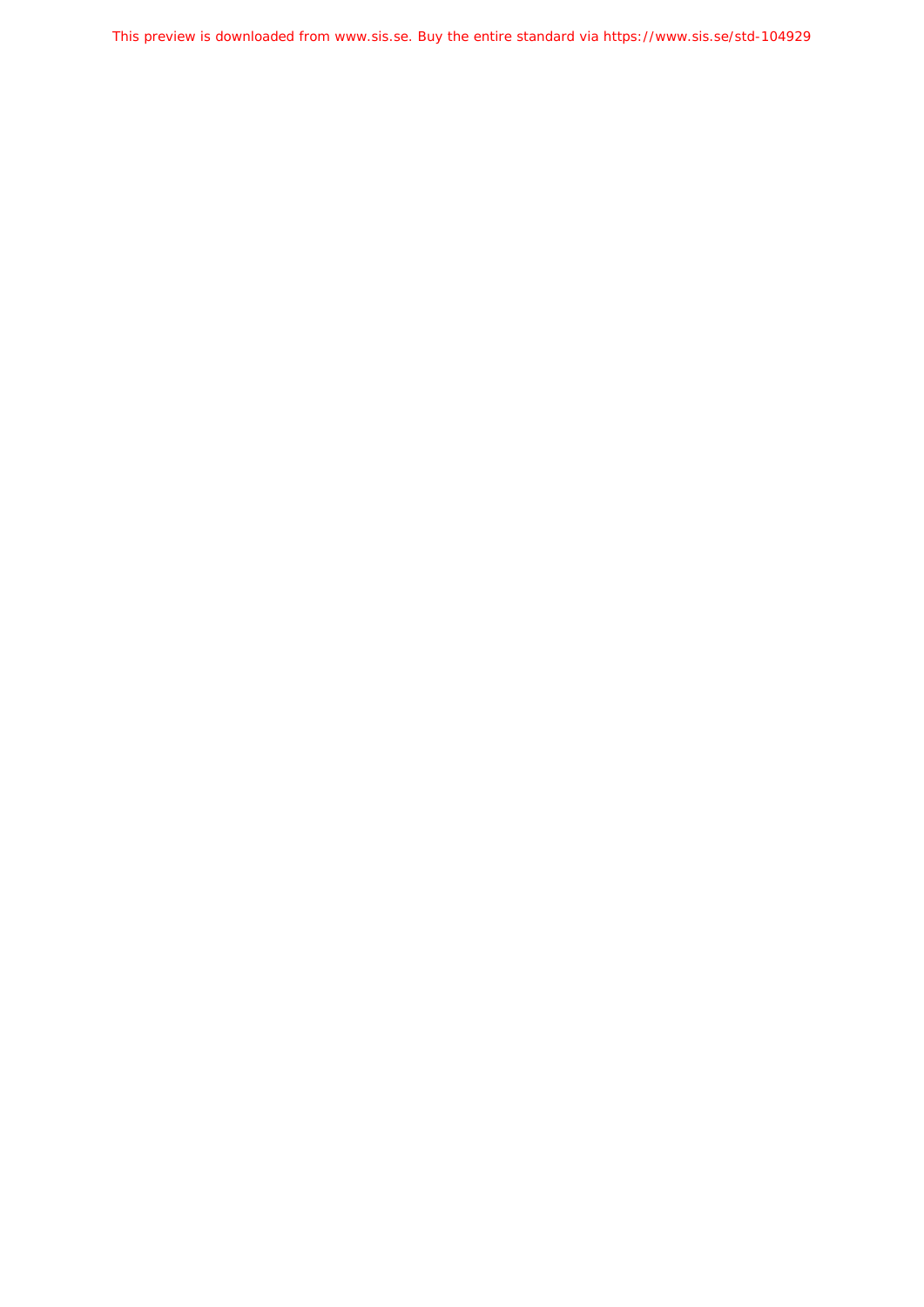# EUROPEAN STANDARD NORME EUROPÉENNE

# **EN 16372**

EUROPÄISCHE NORM

December 2014

ICS 03.080.99; 11.020

English Version

### Aesthetic surgery services

Services en chirurgie esthétique Dienstleistungen in der ästhetischen Chirurgie

This European Standard was approved by CEN on 28 October 2014.

CEN members are bound to comply with the CEN/CENELEC Internal Regulations which stipulate the conditions for giving this European Standard the status of a national standard without any alteration. Up-to-date lists and bibliographical references concerning such national standards may be obtained on application to the CEN-CENELEC Management Centre or to any CEN member.

This European Standard exists in three official versions (English, French, German). A version in any other language made by translation under the responsibility of a CEN member into its own language and notified to the CEN-CENELEC Management Centre has the same status as the official versions.

CEN members are the national standards bodies of Austria, Belgium, Bulgaria, Croatia, Cyprus, Czech Republic, Denmark, Estonia, Finland, Former Yugoslav Republic of Macedonia, France, Germany, Greece, Hungary, Iceland, Ireland, Italy, Latvia, Lithuania, Luxembourg, Malta, Netherlands, Norway, Poland, Portugal, Romania, Slovakia, Slovenia, Spain, Sweden, Switzerland, Turkey and United Kingdom.



EUROPEAN COMMITTEE FOR STANDARDIZATION COMITÉ EUROPÉEN DE NORMALISATION EUROPÄISCHES KOMITEE FÜR NORMUNG

**CEN-CENELEC Management Centre: Avenue Marnix 17, B-1000 Brussels** 

Ref. No. EN 16372:2014 E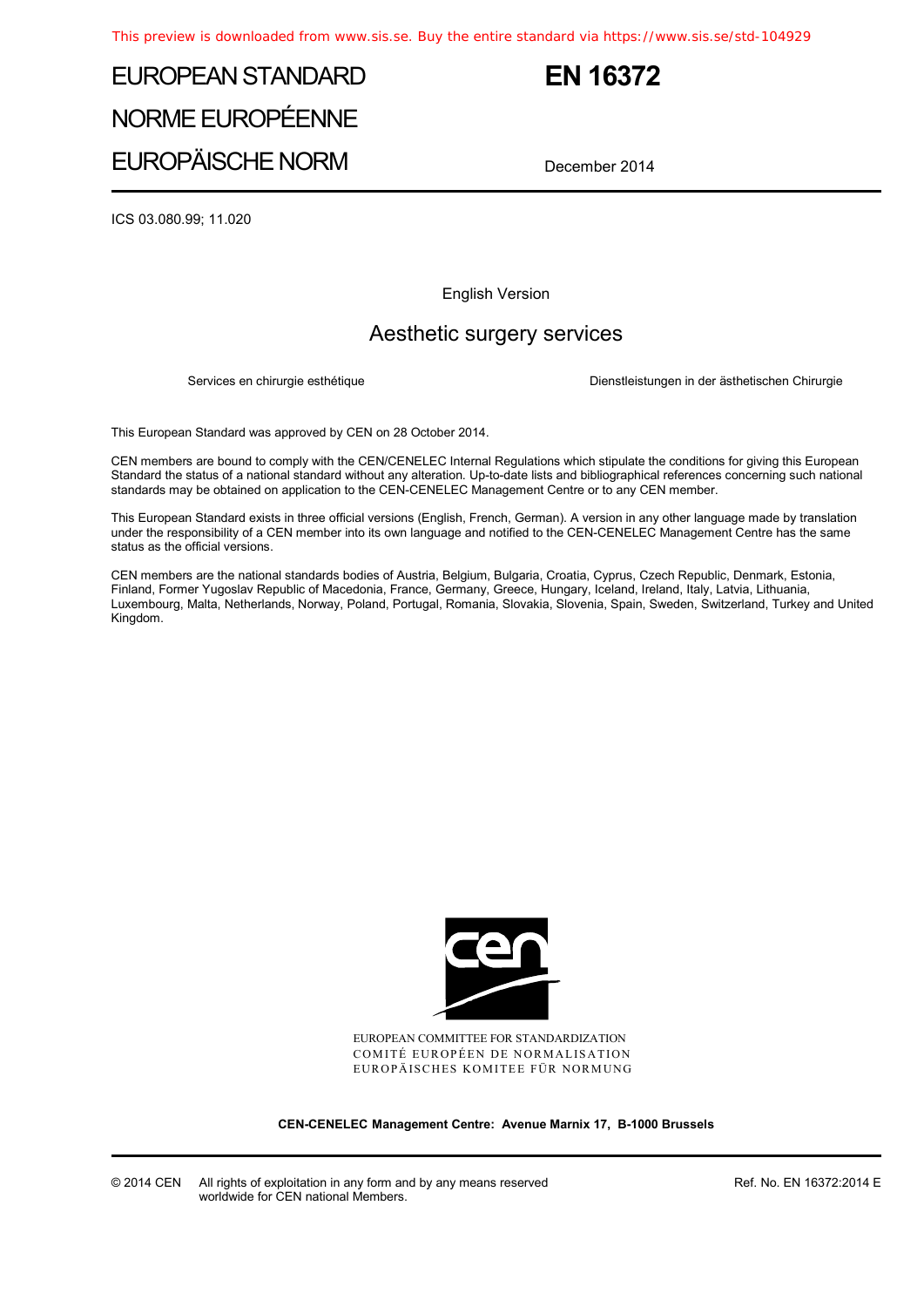This preview is downloaded from www.sis.se. Buy the entire standard via https://www.sis.se/std-104929<br>SS-EN 16372:2014 (E)

## **Contents**

| 1            |                                                                                         |  |
|--------------|-----------------------------------------------------------------------------------------|--|
| $\mathbf{2}$ |                                                                                         |  |
| 3            |                                                                                         |  |
| 3.1          |                                                                                         |  |
| 3.2<br>3.3   | Continuous professional development (CPD) and continuous medical education (CME)9       |  |
|              |                                                                                         |  |
| 4            |                                                                                         |  |
| 4.1<br>4.2   |                                                                                         |  |
| 4.3          |                                                                                         |  |
| 4.4          |                                                                                         |  |
| 4.5          |                                                                                         |  |
| 4.6          |                                                                                         |  |
| 4.7          |                                                                                         |  |
| 4.8          |                                                                                         |  |
| 4.9          |                                                                                         |  |
| 4.10         |                                                                                         |  |
| 4.11<br>4.12 |                                                                                         |  |
| 4.13         |                                                                                         |  |
| 4.14         |                                                                                         |  |
| 4.15         |                                                                                         |  |
| 4.16         |                                                                                         |  |
| 4.17         |                                                                                         |  |
| 4.18         |                                                                                         |  |
| 5            |                                                                                         |  |
| 5.1          |                                                                                         |  |
| 5.2          |                                                                                         |  |
| 5.3          |                                                                                         |  |
| 5.4          |                                                                                         |  |
| 5.5          |                                                                                         |  |
| 5.6<br>5.7   | General requirements and recommendations for procedure rooms and operating theatres  18 |  |
| 5.8          |                                                                                         |  |
| 5.9          |                                                                                         |  |
| 5.10         |                                                                                         |  |
| 5.11         |                                                                                         |  |
| 5.12         |                                                                                         |  |
| 6            |                                                                                         |  |
| 6.1          |                                                                                         |  |
| 6.2          |                                                                                         |  |
| 6.3          |                                                                                         |  |
| 6.3.1        |                                                                                         |  |
| 6.3.2        |                                                                                         |  |
| 6.3.3        |                                                                                         |  |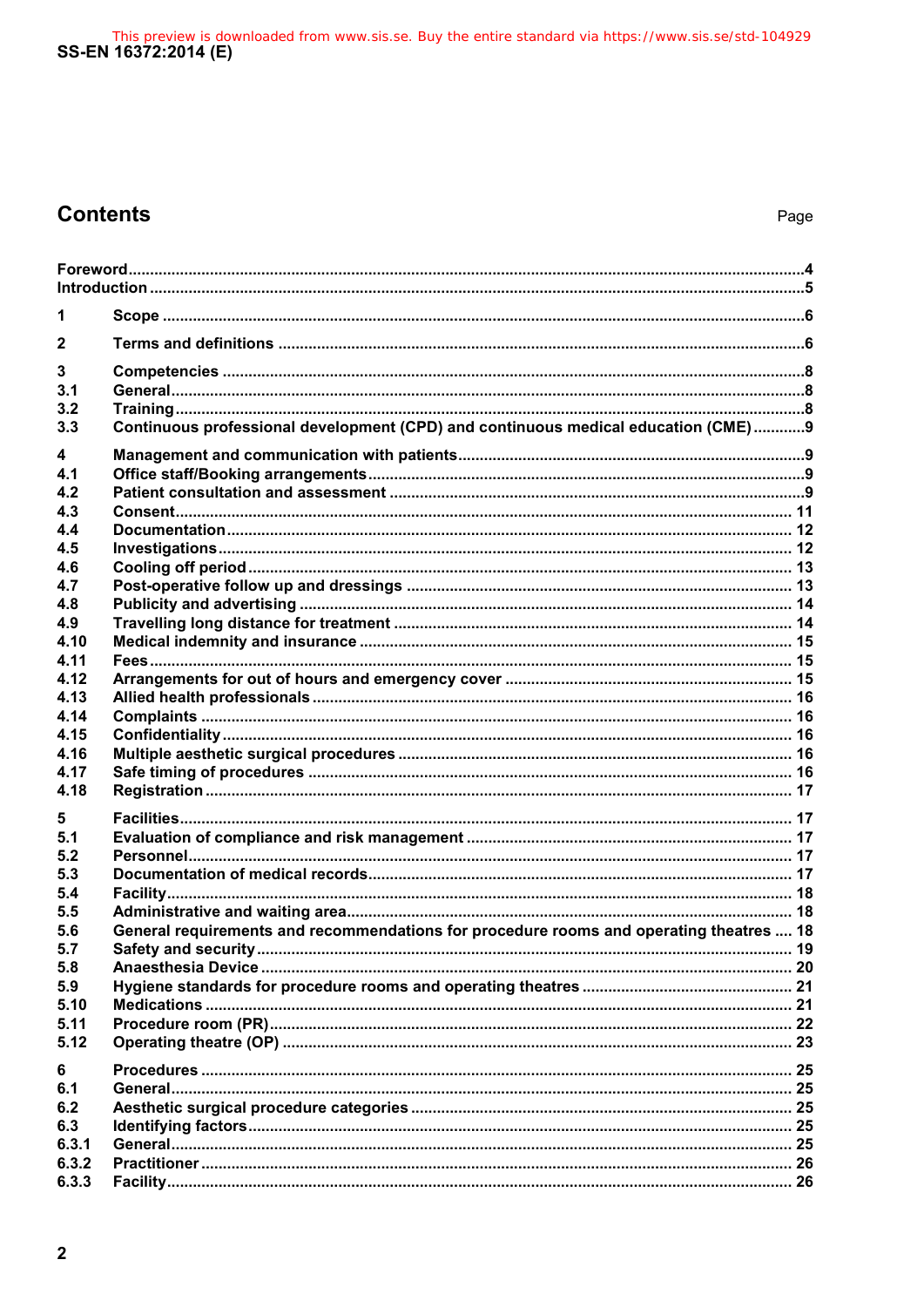| 6.3.6 |  |
|-------|--|
| 6.3.7 |  |
| 6.4   |  |
| 6.5   |  |
|       |  |
|       |  |
|       |  |
|       |  |
|       |  |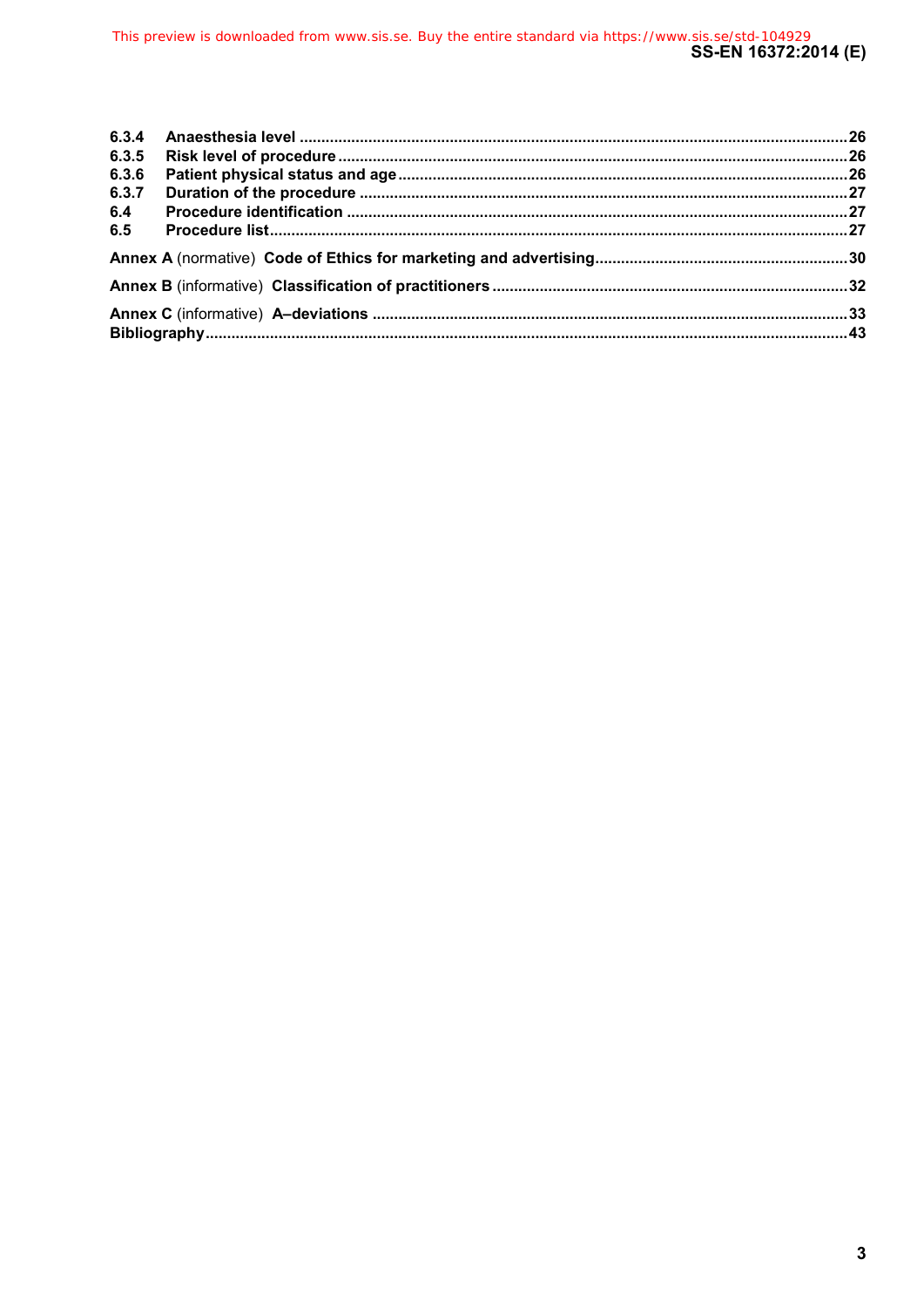### **Foreword**

This document (EN 16372:2014) has been prepared by Technical Committee CEN/TC 403 "Project Committee - Aesthetic surgery and aesthetic non-surgical medical services", the secretariat of which is held by ASI.

This European Standard shall be given the status of a national standard, either by publication of an identical text or by endorsement, at the latest by June 2015 and conflicting national standards shall be withdrawn at the latest by June 2015.

Attention is drawn to the possibility that some of the elements of this document may be the subject of patent rights. CEN [and/or CENELEC] shall not be held responsible for identifying any or all such patent rights.

According to the CEN-CENELEC Internal Regulations, the national standards organizations of the following countries are bound to implement this European Standard: Austria, Belgium, Bulgaria, Croatia, Cyprus, Czech Republic, Denmark, Estonia, Finland, Former Yugoslav Republic of Macedonia, France, Germany, Greece, Hungary, Iceland, Ireland, Italy, Latvia, Lithuania, Luxembourg, Malta, Netherlands, Norway, Poland, Portugal, Romania, Slovakia, Slovenia, Spain, Sweden, Switzerland, Turkey and the United Kingdom.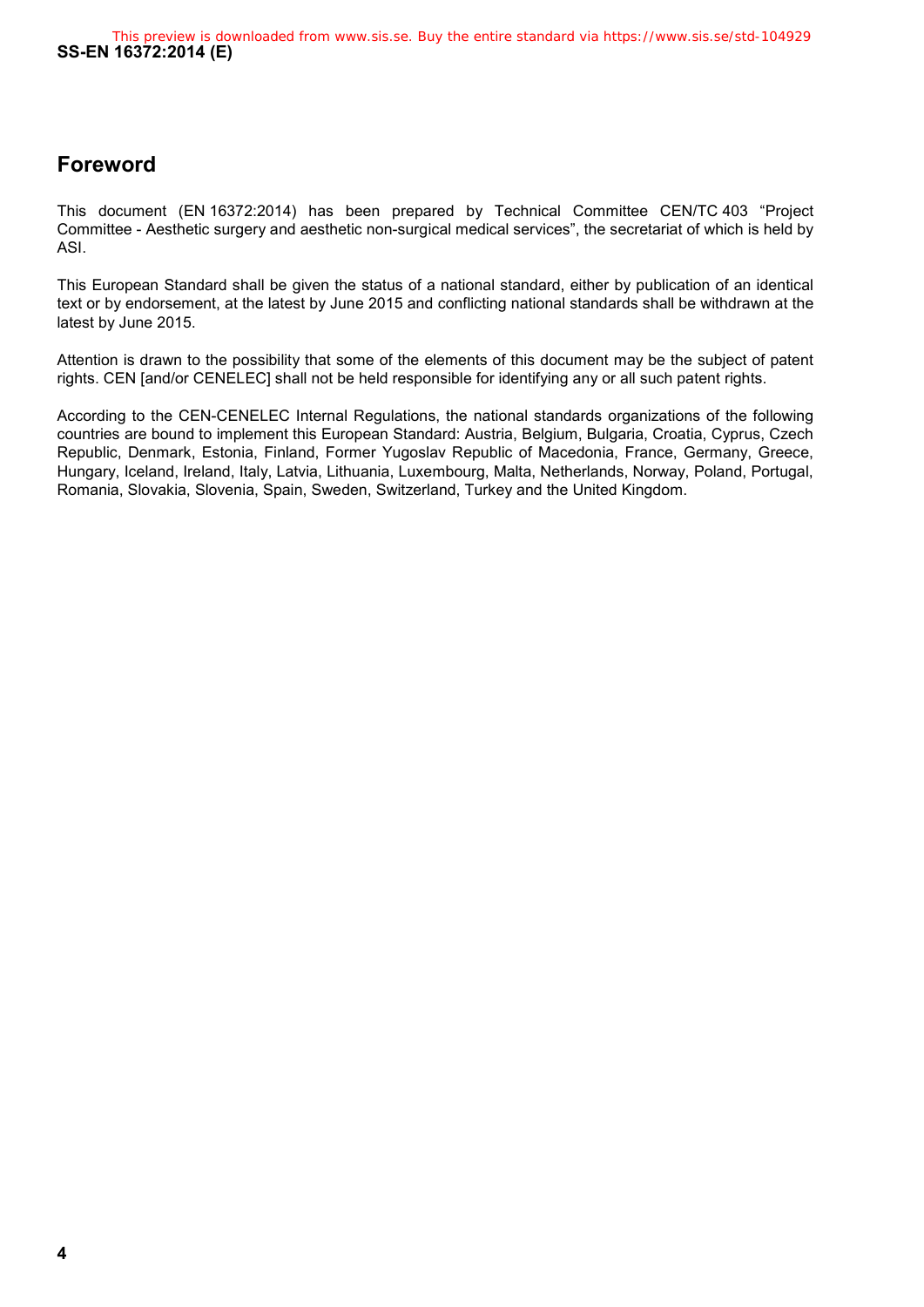## **Introduction**

This European Standard provides a set of requirements, which are deemed to be essential for the provision of aesthetic surgery services. However, attention is drawn to the fact that in certain countries specific national regulations apply and take precedence over this European Standard. Users of this European Standard are advised to inform themselves of the applicability or non-applicability for this European Standard by their national responsible authorities.

Furthermore, recommendations for other aspects of good practice are provided. The Bibliography provides a list of European and International Standards and other documents of general interest for aesthetic surgery services. This list is not intended to be exhaustive.

Emphasis is placed on defining requirements for the quality of the aesthetic surgery services offered in order to ensure patient safety.

Other factors which influence the overall quality of service include: qualifications and professional competencies, staff behaviour, facility design and choice of products and suppliers.

This European Standard is designed to bring the following advantages to those that adopt it:

- improvement in aesthetic surgery services which can enhance patient safety and reduce the risk of complications;
- to promote consistently high standards for aesthetic surgery service providers across Europe;
- enhance patient satisfaction.

Requirements for a quality management system based on EN ISO 9001:2008 for health care services are provided in EN 15224.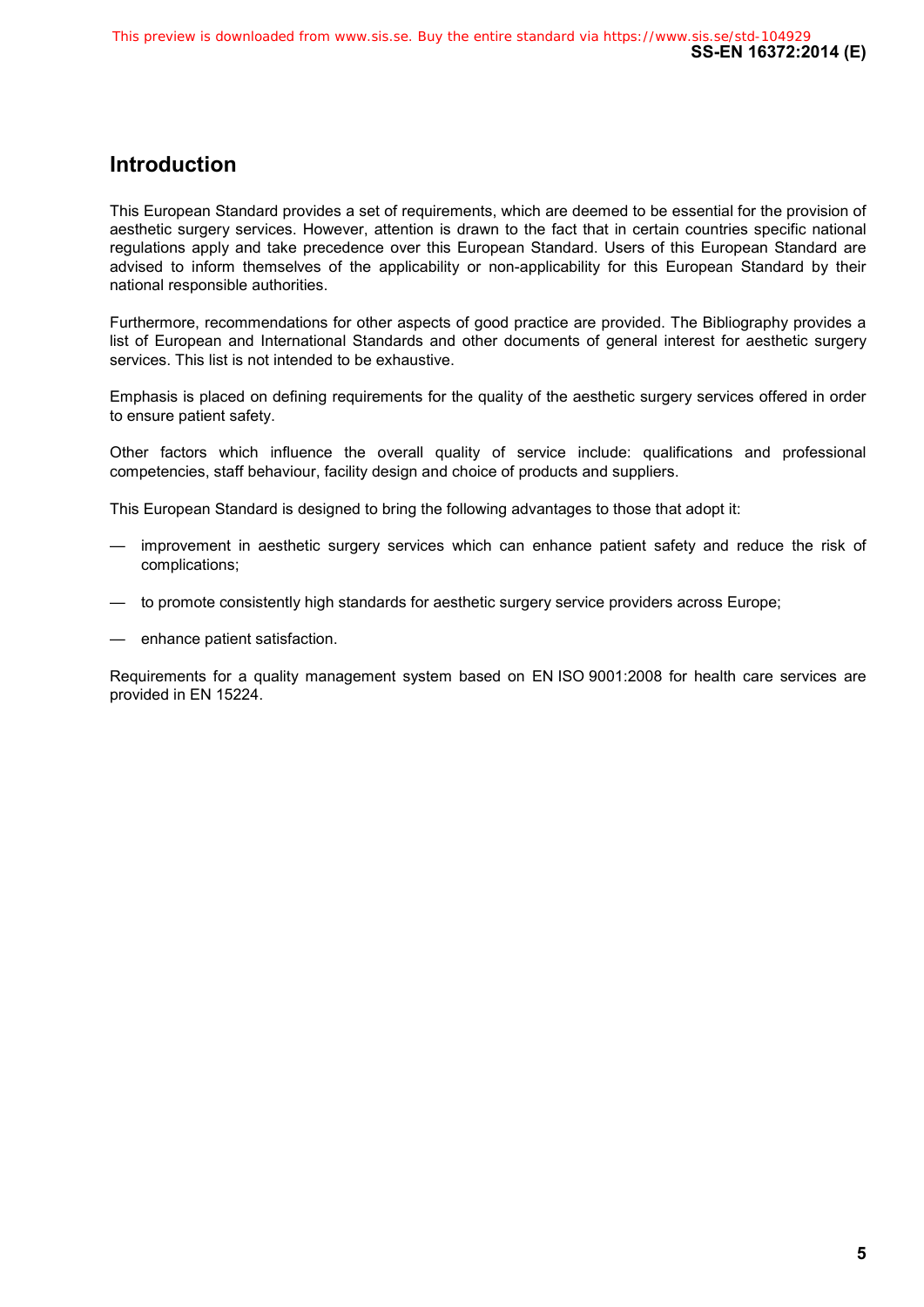#### **1 Scope**

This European Standard addresses the requirements for clinical aesthetic practice: This covers surgical services to patients who want to change their physical appearance.

This European Standard provides recommendations for procedures for clinical treatment, including the ethical framework and general principles according to which clinical services are provided by all aesthetic practitioners. These recommendations apply before, during and after the procedure.

Dentistry<sup>[1](#page-9-0))</sup> procedures, reconstructive surgery procedures and aesthetic non-surgical medical procedures are excluded from the scope of this European Standard.

Aesthetic non-medical procedures (e.g. tattoos, piercing) which can be legally performed by non-physicians (e.g. beauty therapists, hairdressers) are excluded from the scope of this European Standard.

### **2 Terms and definitions**

For the purposes of this document, the following terms and definitions apply.

#### **2.1**

#### **aesthetic surgery services**

services related to operative procedures where the primary aim is the change, the restoration or improvement of the appearance, the function and well-being at the request of an individual

Note 1 to entry: A list of aesthetic surgical procedures is included in Table 1.

#### **2.2**

#### **adverse event**

situation or event that has caused harm to a patient

Note 1 to entry: "Adverse event" is defined in ISO/TS 19218-1:2011, 2.1 as event associated with a medical device that led to death or serious injury of a patient, user or other person, or that might lead to death or serious injury of a patient, user or other person if the event recurs. This definition is consistent with guidance in GHTF/SG2/N54/R8:2006 and definition includes malfunction or deterioration of a device which has not yet caused death or serious injury, but which could lead to death or serious injury.

Note 2 to entry: "Adverse event" is defined in Directive 2001/20/EC, Article 2 (m) as any untoward medical occurrence in a patient or clinical trial subject administered a medicinal product and which does not necessarily have a causal relationship with this treatment.

[SOURCE: EN 15224:2012, 3.5.2, modified – Note 1 to entry and Note 2 to entry have been added.]

#### **2.3**

#### **claim**

expression of dissatisfaction with services or results where a personal compensation is explicitly or implicitly expected with a medical or financial compensation

Note 1 to entry: Medical or financial compensations are e.g. corrective operation, reimbursement or compensation under the terms of an insurance policy.

-

<span id="page-9-0"></span><sup>1)</sup> As defined in EN ISO 1942.